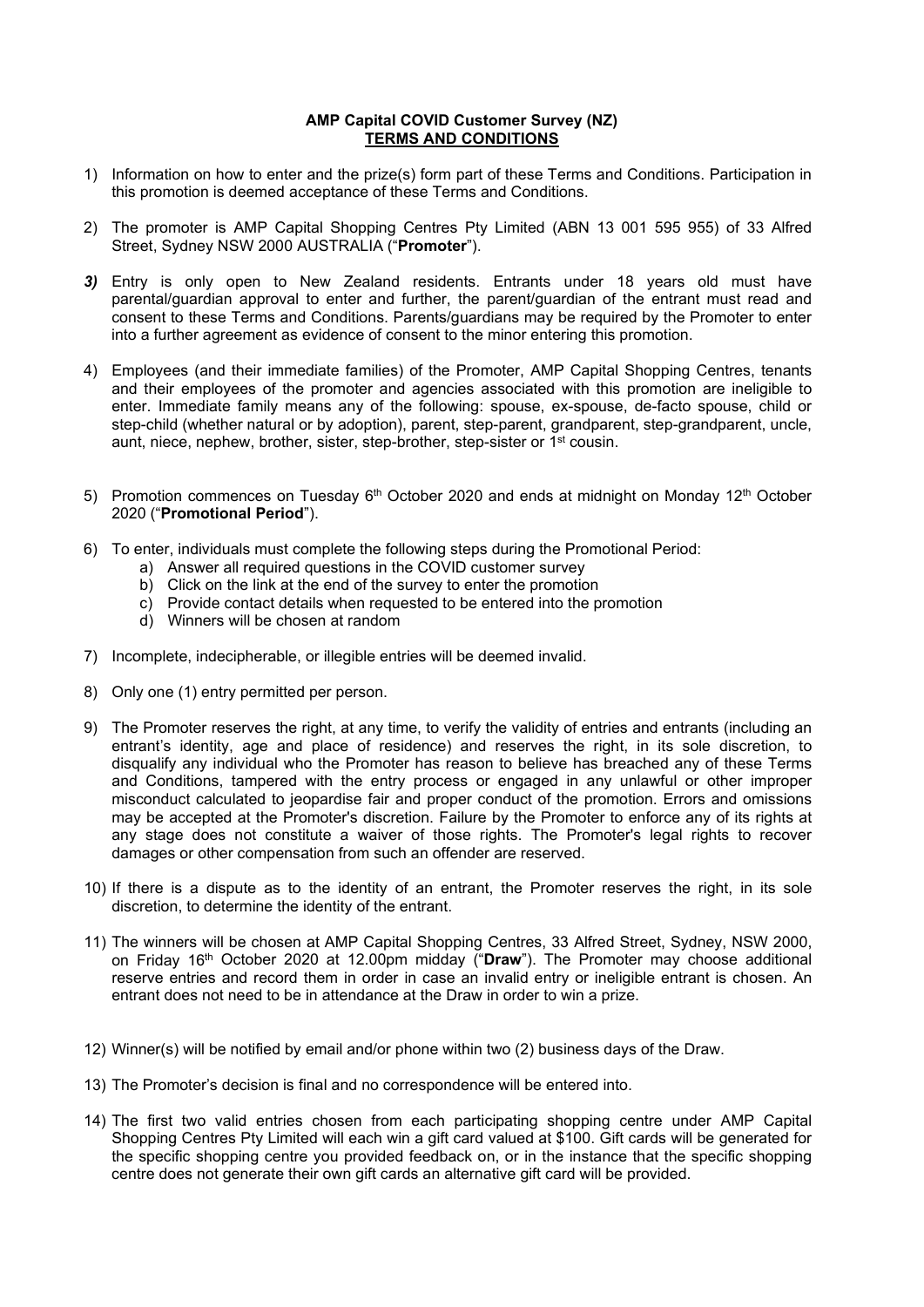15) Participating shopping centres are outlined below:

| <b>Shopping Centre Name</b>            | <b>Address</b>                                                  |
|----------------------------------------|-----------------------------------------------------------------|
| <b>Bayfair Shopping Centre</b>         | Maunganui Rd, Mount Maunganui, Tauranga 3116, New Zealand       |
| <b>Botany Town Centre</b>              | 588 Chapel Road, East Tamaki, Auckland, New Zealand 2016        |
| Centre City Shopping Centre            | 11 Gill Street, New Plymouth 4310, New Zealand                  |
| Merivale Mall                          | 189 Papanui Road, Merivale, Christchurch 8014, New Zealand      |
| The Palms Shopping Centre              | Cnr New Brighton & Marshland Rd, Christchurch 8061, New Zealand |
| Casula Mall                            | 1 Ingham Dr, Casula NSW 2170                                    |
| Dapto Mall                             | 75-87 Princes Highway, Dapto, NSW, 2530                         |
| Marketown Shopping Centre              | 23 Steel Street Newcastle West NSW 2302                         |
| Marrickville Metro                     | 34 Victoria Road Marrickville NSW 2204                          |
| Macquarie Shopping Centre              | Cnr Herring Rd &, Waterloo Rd, North Ryde NSW 2113              |
| Northbridge Plaza                      | 79/113 Sailors Bay Rd, Northbridge NSW 2063                     |
| Royal Randwick Shopping Centre         | 73 Belmore Rd, Randwick NSW 2031                                |
| <b>Stud Park Shopping Centre</b>       | Cnr Fulham and Stud Rds Rowville VIC 3178 AUSTRALIA             |
| <b>Malvern Central Shopping Centre</b> | 110-122 Wattletree Road, Malvern VIC 3144                       |
| Gasworks Plaza                         | 76 Skyring Terrace, Newstead QLD 4006                           |
| Indooroopilly Shopping Centre          | 322 Moggill Rd, Indooroopilly QLD 4068                          |
| Pacific Fair Shopping Centre           | Corner of Hooker & Sunshine Boulevard, Broadbeach QLD 4218      |
| <b>Brickworks Centre</b>               | 107 Ferry Rd, Southport QLD 4215                                |
| Karrinyup Shopping Centre              | 200 Karrinyup Road, Karrinyup, Perth WA 6018                    |
| Ocean Keys Shopping Centre             | 36 Ocean Keys Boulevard Clarkson WA 6030                        |

- 16) The following conditions apply to the prize(s):
	- a) [Bayfair Shopping Centre prize conditions](https://www.bayfair.co.nz/getmedia/f0300fe2-f24c-4850-98cb-3f169cb212c6/GiftCard_T-Cs_v3.pdf.aspx)
	- b) [Botany Town Centre prize conditions](https://www.botanytowncentre.co.nz/media/files/botanytowncentre/a2/a2869560-4210-48f7-8c84-9ade9e77bd9f.pdf)
	- c) [Centre City Shopping Centre prize conditions](https://www.centre-city.co.nz/media/files/centre_city/a4/a497654b-ff40-436d-b792-da4716b22862.pdf)
	- d) [Merivale Mall prize conditions](https://merivalemall.co.nz/gift-cards-terms-conditions-of-use/)
	- e) [The Palms Shopping Centre prize conditions](https://www.thepalms.co.nz/media/files/ThePalms/9e/9e4afc7d-e996-4ec6-bf9c-fa40fab28993.pdf)

f) Gift cards will be generated for the specific shopping centre you provided feedback on, or in the instance that the specific shopping centre does not generate their own gift cards an alternative gift card will be provided. For any alternative gift cards, additional Ts & Cs may apply.

- 17) If a winner is under the age of 18 years, the prize will be awarded to the winner's nominated parent or guardian on the winner's behalf.
- 18) If for any reason a winner does not claim a prize (or an element of the prize) within three months of the determination of the winner the promotor will select another winner.
- 19) If any prize (or part of any prize) is unavailable, the Promoter, in its discretion, reserves the right to substitute the prize (or that part of the prize) with a prize to the equal value and/or specification, subject to any written directions from a regulatory authority.
- 20) Individual prizes are valued at \$100 and the total prize pool value for NZ is NZD\$1,000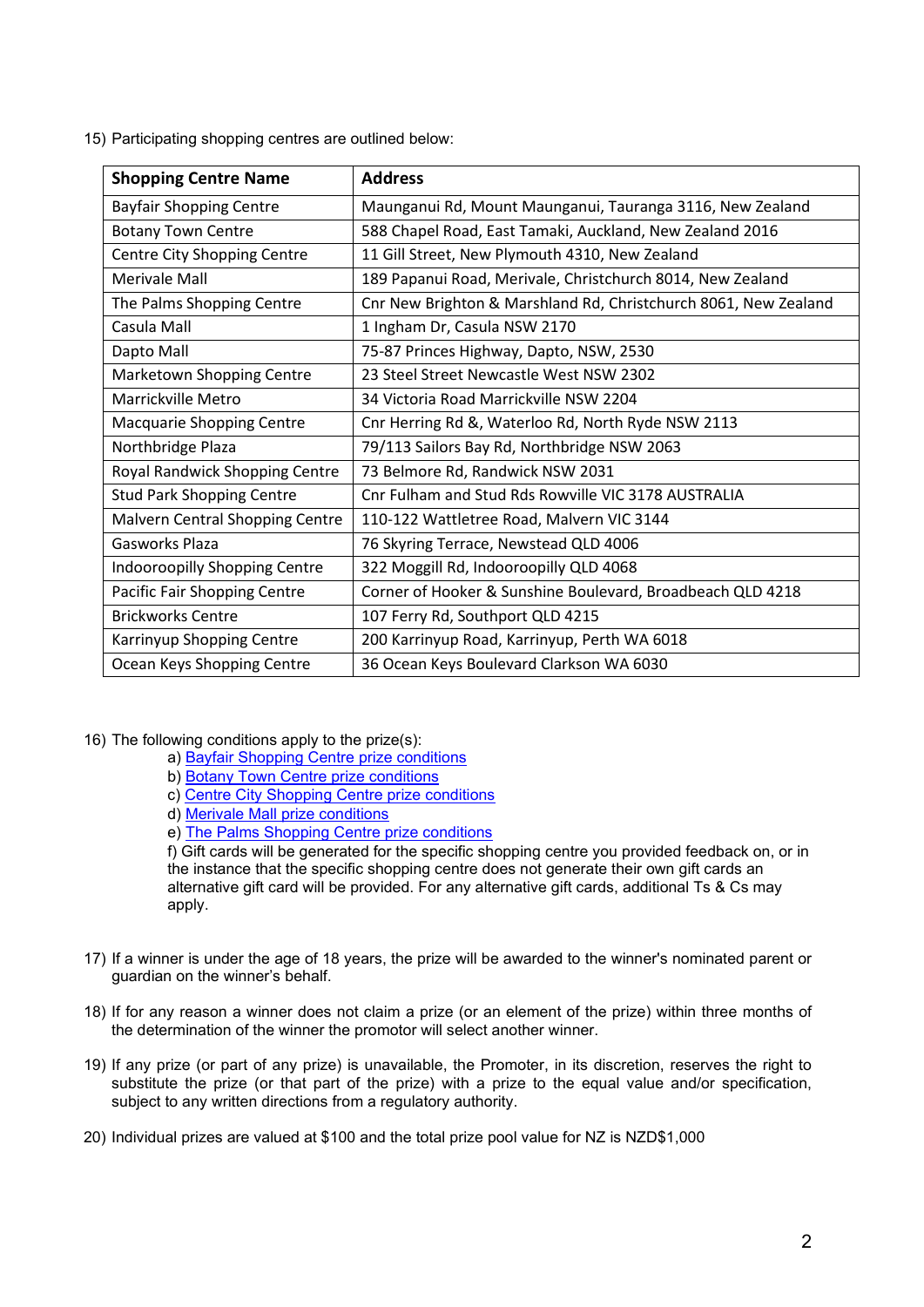- 21) Prizes, or any unused portion of a prize, are not transferable or exchangeable and cannot be taken as cash, unless otherwise specified.
- 22) Entrants consent to the Promoter using their name, likeness, image and/or voice in the event they are a winner (including photograph, film and/or recording of the same) in any media for an unlimited period without remuneration for the purpose of promoting this promotion (including any outcome), and promoting any products manufactured, distributed and/or supplied by the Promoter.
- 23) If this promotion is interfered with in any way or is not capable of being conducted as reasonably anticipated due to any reason beyond the reasonable control of the Promoter, including but not limited to technical difficulties, unauthorised intervention or fraud, the Promoter reserves the right, in its sole discretion, to the fullest extent permitted by law: (a) to disqualify any entrant; or (b) subject to any written directions from a regulatory authority, to modify, suspend, terminate or cancel the promotion, as appropriate.
- 24) Any cost associated with accessing the promotional website is the entrant's responsibility and is dependent on the Internet service provider used.
- 25) Entrants agree that they are fully responsible for any materials they submit via the promotion including but not limited to comments, recordings and images ("**Content**"). The Promoter shall not be liable in any way for such Content to the full extent permitted by law. The Promoter may remove or decline to publish any Content without notice for any reason whatsoever. Entrants warrant and agree that:
	- (a) they will not submit any Content that is unlawful or fraudulent, or that the Promoter may deem in breach of any intellectual property, privacy, publicity or other rights, defamatory, obscene, derogatory, pornographic, sexually inappropriate, violent, abusive, harassing, threatening, objectionable with respect to race, religion, origin or gender, not suitable for children aged under 15, or otherwise unsuitable for publication;
	- (b) their Content shall not contain viruses or cause injury or harm to any person or entity;
	- $(c)$  they will obtain prior consent from any person or from the owner(s) of any property that appears in their Content;
	- (d) the Content is the original work of the entrant that does not infringe the rights of any third party;
	- (e) they consent to any use of the Content which may otherwise infringe the Content creator's/creators' moral rights pursuant to the *Copyright Act 1968* (Cth) and warrant that they have the full authority to grant these rights; and
	- (f) they will comply with all applicable laws and regulations, including without limitation, those governing copyright, content, defamation, privacy, publicity and the access or use of others' computer or communication systems.

Without limiting any other terms herein, the entrant agrees to indemnify the Promoter for any breach of the above terms.

- 26) As a condition of entering this promotion, each entrant licenses and grants the Promoter, its affiliates and sub-licensees a non-exclusive, royalty-free, perpetual, worldwide, irrevocable, and sub-licensable right to use, reproduce, modify, adapt, publish and display their entry (which shall include Content) for any purpose, including but not limited to future promotional, marketing or publicity purposes, in any media, without compensation, restriction on use, attribution or liability.
- 27) Nothing in these Terms and Conditions limits, excludes or modifies or purports to limit, exclude or modify the statutory consumer guarantees as provided under the Competition and Consumer Act, as well as any other implied warranties under the ASIC Act or similar consumer protection laws ("**Non-Excludable Guarantees**"). Except for any liability that cannot by law be excluded, including the Non-Excludable Guarantees, the Promoter (including its respective officers, employees and agents) excludes all liability (including negligence), for any personal injury; or any loss or damage (including loss of opportunity); whether direct, indirect, special or consequential, arising in any way out of the promotion.
- 28) Except for any liability that cannot by law be excluded, including the Non-Excludable Guarantees, the Promoter (including its respective officers, employees and agents) is not responsible for and excludes all liability (including negligence), for any personal injury; or any loss or damage (including loss of